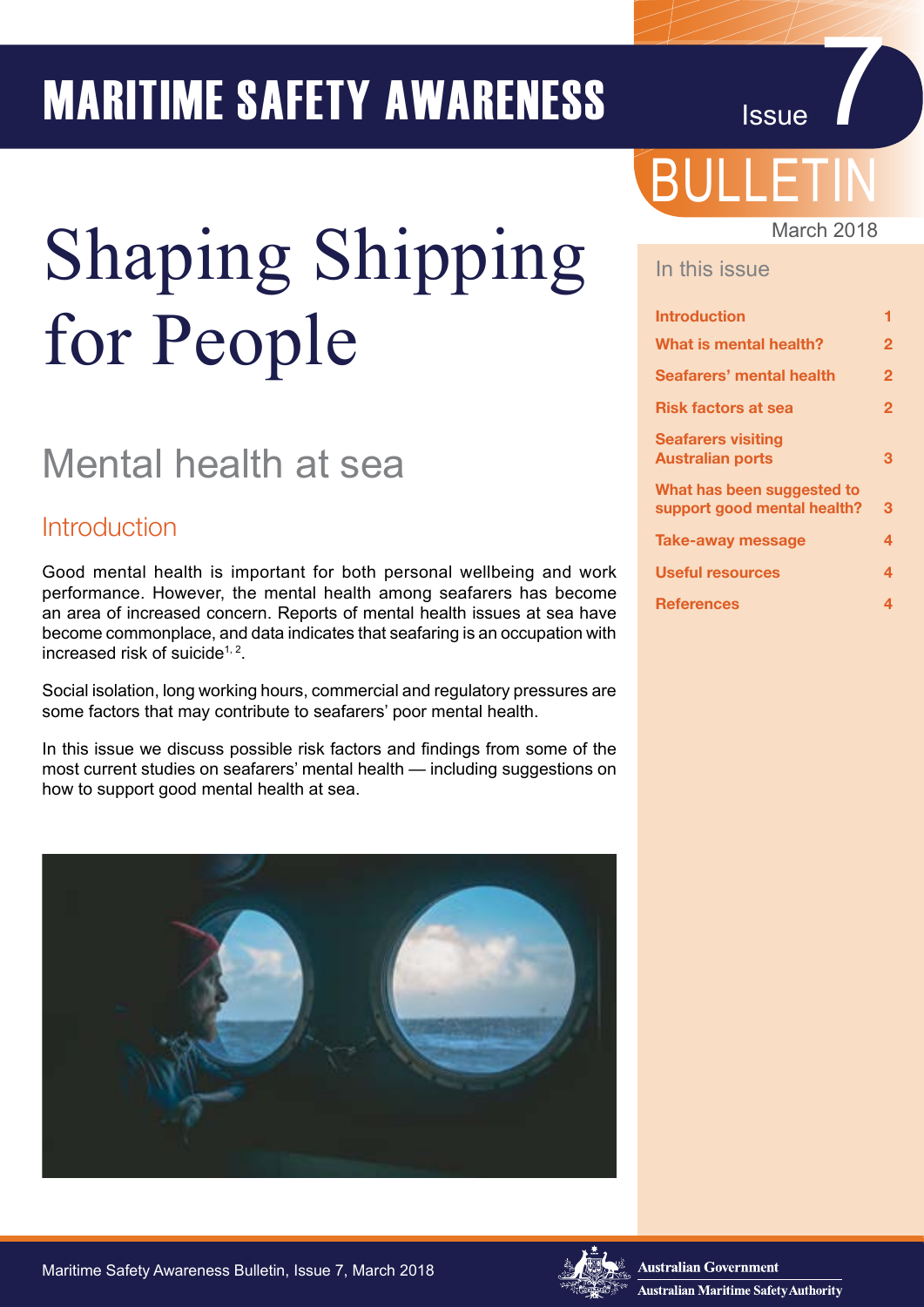# What is mental health?

According to the World Health Organization (WHO), mental health is:

'…*a state of well-being in which every individual realises his or her own potential, can cope with the normal stresses of life, can work productively and fruitfully, and is able to make a contribution to her or his community*.'

Good mental health is important to both personal wellbeing and to work performance. In contrast, poor mental health can lead to illness and reduced productivity. WHO estimates that depression and anxiety cost the global economy US\$1 trillion each year in lost productivity. WHO also estimates that there is a fourfold return in improved health and productivity for every dollar put into increasing the treatment for common mental disorders.

# Seafarers' mental health

In 2015, the International Transport Workers' Federation (ITF) conducted a study with more than 600 seafarers from a range of different countries<sup>3</sup>. It was found that a considerable number of seafarers often or sometimes feel anxious, hopeless, or depressed while onboard. It was also found that a noteworthy number of seafarers know work mates who are depressed or have considered suicide (table 1). These results are a cause for serious concern.

| Often feel anxious, hopeless, depressed while<br>onboard     | 14%        |
|--------------------------------------------------------------|------------|
| Sometimes feel anxious, hopeless, depressed<br>while onboard | 50%        |
| Know work mates who are depressed                            | 52%        |
| Know work mates who have considered<br>suicide               | <b>23%</b> |

*Table 1 – percentage of agreement with each statement among seafarers included in the study (adapted from ITF3 )*

Information from employee assistance provider Hunterlink reinforces these findings. Between 1 July 2016 and 30 June 2017, Hunterlink provided more than 13,000 counselling sessions to international and domestic seafarers in Australia.

The most frequently presented issues in these counselling sessions were:

- depression
- workplace issues
- anxiety
- substance use
- stress.

According to Hunterlink, these issues often overlap. For example, a seafarer may experience depression due to work-related issues and use alcohol as a way of self-medicating.

### Risk factors at sea

Working at sea is challenging and seafarers may experience factors that negatively impact their mental health. The International Seafarers' Welfare and Assistance Network (ISWAN) identifies some risk factors that may contribute to poor mental health, including for example:

- high work pressures on board
- increasingly repetitive and boring tasks
- difficulty in getting sufficient high quality sleep and rest
- worry about the consequences of making a mistake
- being away from home for long periods of time
- pressure from more frequent inspections and administrative tasks
- greater commercial pressure from ashore.

*(Adapted from ISWAN4 )*

While these factors are believed to be related to poor mental health, the link is not entirely clear.<sup>5</sup> A number of recent studies have sought to increase the knowledge and understanding of seafarers' mental health.

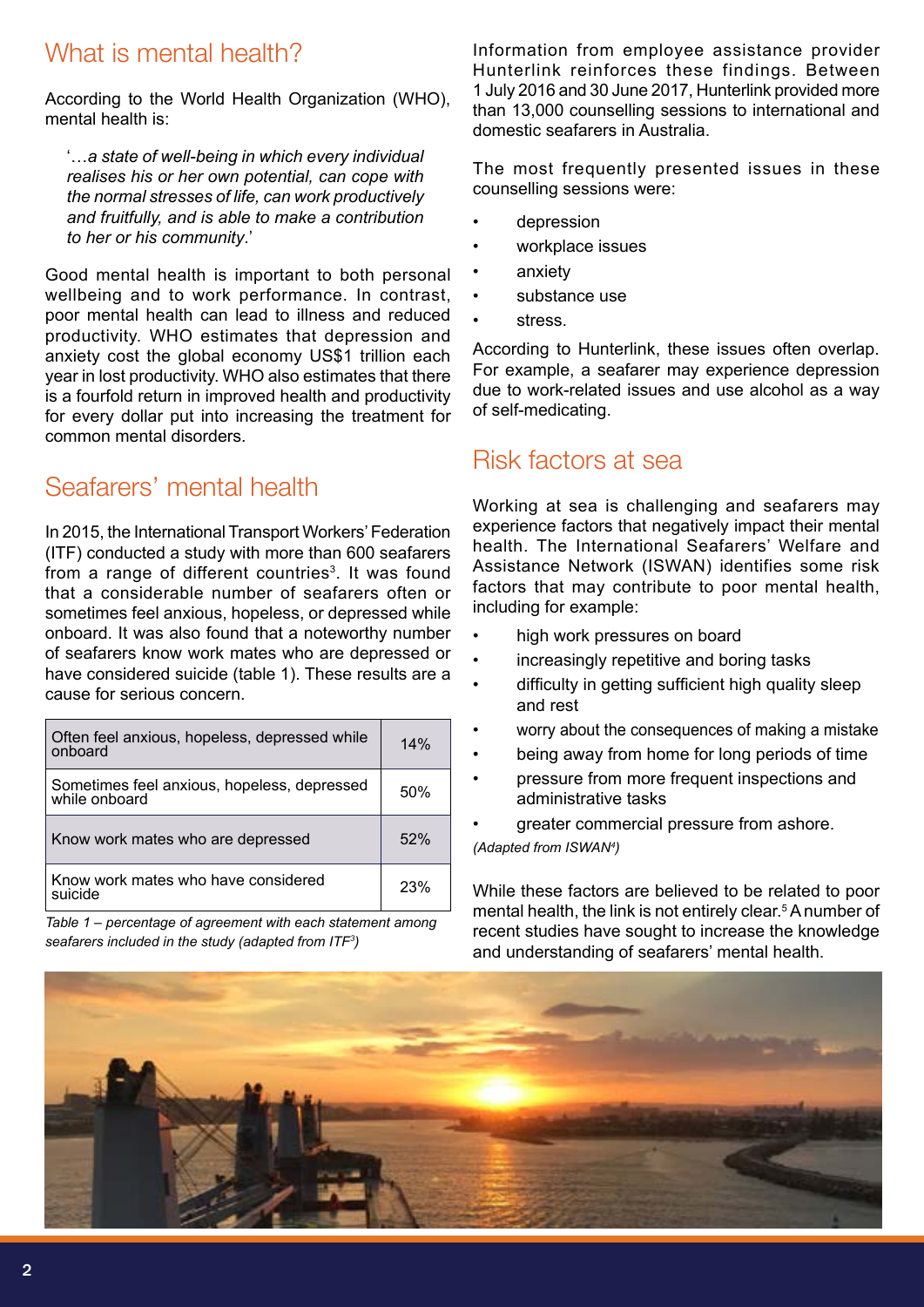# Seafarers visiting Australian ports

Together with two leading universities, AMSA recently surveyed 1026 seafarers visiting Australian ports. More than 20 per cent reported that they felt strain due to being away from their family, and a considerable number of respondents reported that they work more than 69 hours per week (figure 1).



*Figure 1 – hours of work per week among seafarers in the study*

The reported hours of work per week is alarming given results indicate that seafarers who experience high work pressures or suffer from fatigue and sleep problems are more likely to experience symptoms of poor mental health, such as depression and anxiety (figure 2).



*Figure 2 – work pressures, work resources (including trust in supervisor, crew stability, and safety leadership), and fatigue and sleep combined was found to explain 49.7 per cent of the symptoms of poor mental health*

# What has been suggested to support good mental health?

Ensuring good mental health is not merely a matter for the individual. It is a matter for society as a whole. The model in figure 3 highlights different levels which can play a role in ensuring good mental health—individual, interpersonal, organisational, community, and policy.



*Figure 3 – different levels which play a role in ensuring good mental health* (*adapted from ITF Seafarer's Trust6* )

#### **Individual**

According to the Australian Department of Health, eating healthy food, engaging in regular physical activity, getting enough sleep, and being able to relax the mind and body are key to ensuring both physical and mental health. Connecting with family, friends, and colleagues can also have a positive impact on mental health. Online resources such as self-assessment tools and health and wellbeing trackers can be useful. Sometimes these are available as free smartphone applications. Where serious mental health concerns exist, online resources should be used as a complementary tool only. They are not a substitute for meeting with a health professional. If you feel affected by poor mental health, seek professional support as soon as possible.

#### **Interpersonal**

We spend a lot of time with our colleagues. This can put us in a good position to observe whether a work mate appears well or unwell. Reaching out and making colleagues feel valued and accepted can help create a more supportive environment. Gathering relevant information and resources, or assisting in making an appointment with a health professional, are useful ways in which colleagues can provide support.

# Look after your mental health

- Talk about your feelings
- Try and get enough sleep
- Keep active
- Eat well and drink sensibly
- Stay in touch with friends and family
- Seek help and support